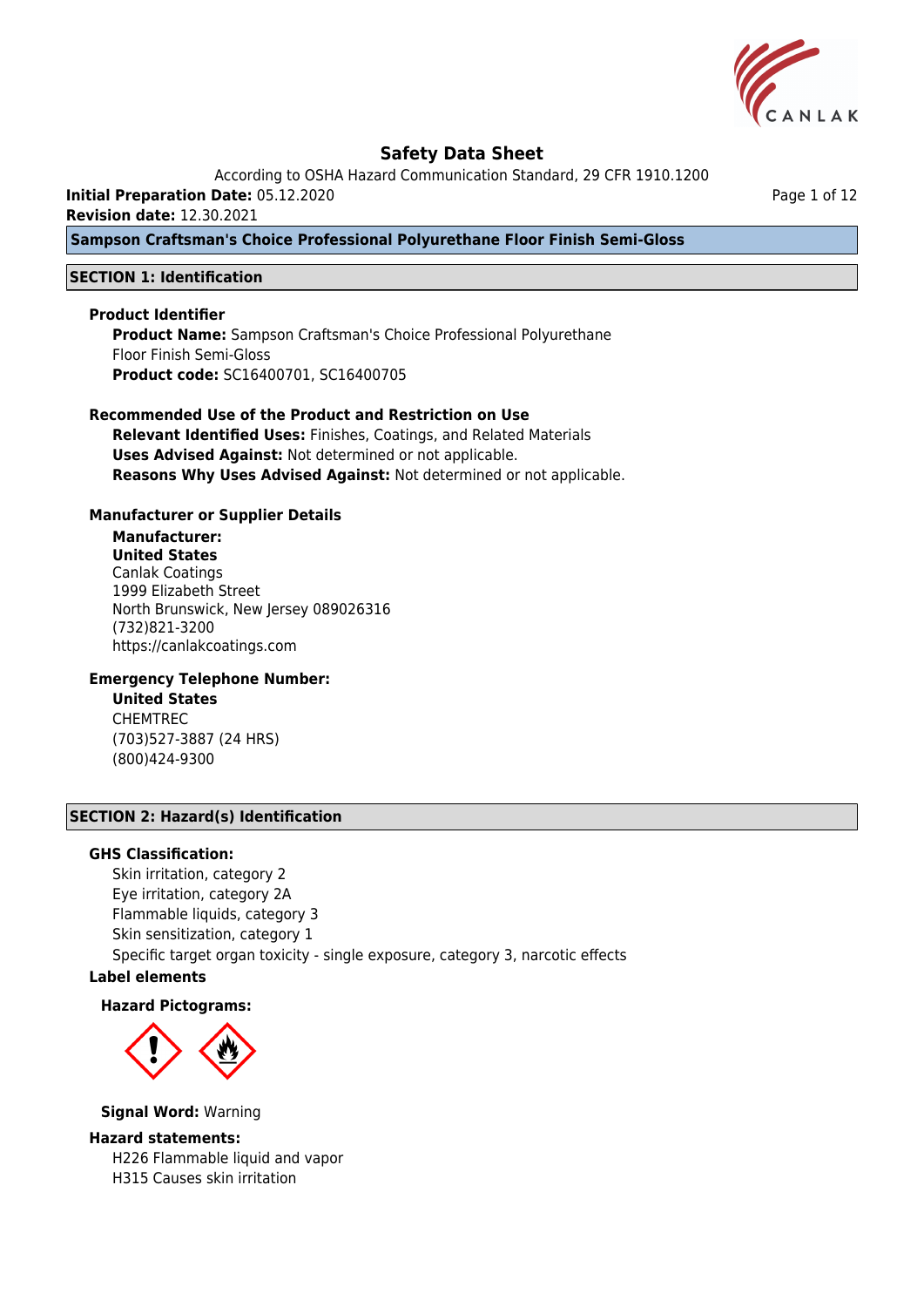According to OSHA Hazard Communication Standard, 29 CFR 1910.1200

**Initial Preparation Date:** 05.12.2020

**Revision date:** 12.30.2021

## **Sampson Craftsman's Choice Professional Polyurethane Floor Finish Semi-Gloss**

H319 Causes serious eye irritation H317 May cause an allergic skin reaction H336 May cause drowsiness or dizziness **Precautionary Statements:** P264 Wash skin thoroughly after handling P280 Wear protective gloves/protective clothing/eye protection/face protection P210 Keep away from heat/sparks/open flames/hot surfaces. No smoking P233 Keep container tightly closed P240 Ground/bond container and receiving equipment P241 Use explosion-proof electrical/ ventilating/ lighting/.../ equipment P242 Use only non-sparking tools P243 Take precautionary measures against static discharge P261 Avoid breathing dust/fume/gas/mist/vapors/spray P272 Contaminated work clothing must not be allowed out of the workplace P271 Use only outdoors or in a well-ventilated area P302+P352 IF ON SKIN: Wash with plenty of water/ … P321 Specific treatment (see ... on this label) P332+P313 If skin irritation occurs: Get medical advice/attention P362 Take off contaminated clothing and wash it before reuse P305+P351+P338 IF IN EYES: Rinse cautiously with water for several minutes. Remove contact lenses, if present and easy to do. Continue rinsing P337+P313 If eye irritation persists: Get medical advice/attention P303+P361+P353 IF ON SKIN (or hair): Take off immediately all contaminated clothing. Rinse skin with water/shower P370+P378 In case of fire: Use ... to extinguish P333+P313 If skin irritation or rash occurs: Get medical advice/attention P363 Wash contaminated clothing before reuse P304+P340 IF INHALED: Remove victim to fresh air and keep at rest in a position comfortable for breathing P312 Call a POISON CENTER/doctor/.../if you feel unwell P403+P235 Store in a well-ventilated place. Keep cool P403+P233 Store in a well-ventilated place. Keep container tightly closed P405 Store locked up P501 Dispose of contents/container to… **Hazards Not Otherwise Classified:** None **SECTION 3: Composition/Information on Ingredients Identification Name Name Research 2018** 

| identification               | name                                        | weight % |
|------------------------------|---------------------------------------------|----------|
| CAS Number:<br>64742-47-8    | Distillates (petroleum), hydrotreated light | < 60     |
| CAS Number:<br>$96 - 29 - 7$ | Methyl ethyl ketoxime                       | < 0.5    |

## **Additional Information:** None

## **SECTION 4: First Aid Measures**

## **Description of First Aid Measures**

## **General Notes:**

Show this Safety Data Sheet to the doctor in attendance.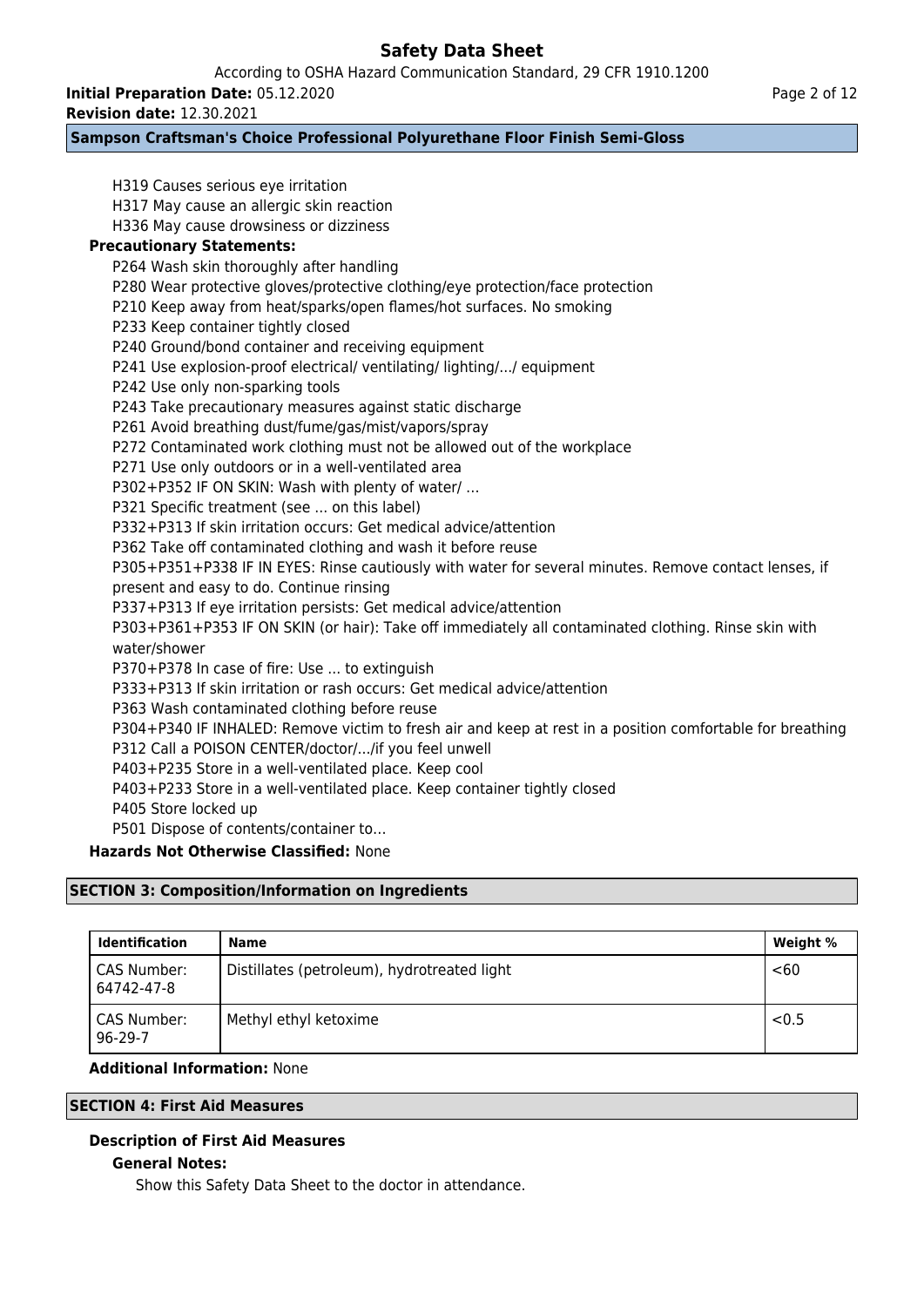According to OSHA Hazard Communication Standard, 29 CFR 1910.1200 **Initial Preparation Date:** 05.12.2020

**Revision date:** 12.30.2021

Page 3 of 12

## **Sampson Craftsman's Choice Professional Polyurethane Floor Finish Semi-Gloss**

### **After Inhalation:**

If inhaled, remove person to fresh air and place in a position comfortable for breathing. Keep person at rest. If breathing is difficult, administer oxygen. If breathing has stopped, provide artificial respiration. If experiencing respiratory symptoms, seek medical advice/attention.

If inhaled, remove person to fresh air and place in a position comfortable for breathing. Keep person at rest. If breathing is difficult, administer oxygen. If breathing has stopped, provide artificial respiration. If symptoms develop or persist, seek medical advice/attention.

## **After Skin Contact:**

Remove contaminated clothing and shoes. Rinse skin with copious amounts of water [shower] for several minutes. Launder contaminated clothing before reuse. If symptoms develop or persist, seek medical advice/attention.

## **After Eye Contact:**

Rinse eyes with plenty of water for several minutes. Remove contact lenses if present and easy to do so. Protect unexposed eye. If symptoms develop or persist, seek medical advice/attention. Rinse eyes with plenty of gently flowing lukewarm water for 15 minutes. Remove contact lenses if

present and easy to do so. Protect unexposed eye. If symptoms develop or persist, seek medical advice/attention.

### **After Swallowing:**

If swallowed, DO NOT induce vomiting unless told to do so by a physician or poison control center. Rinse mouth with water. Never give anything by mouth to an unconscious person. If spontaneous vomiting occurs, place on the left side with head down to prevent aspiration of liquid into the lungs. If symptoms develop or persist, seek medical advice/attention.

### **Most Important Symptoms and Effects, Both Acute and Delayed**

### **Acute Symptoms and Effects:**

Skin contact may result in redness, pain, burning and inflammation.

Eye contact may result in irritation, redness, pain, inflammation, itching, burning and tearing.

Product is flammable. Exposure to sources of ignition may cause physical injury.

Dermal exposure may cause an allergic skin reaction. Symptoms may include irritation, redness, pain, rash, inflammation, itching, burning and dermatitis.

Inhalation may have adverse effects on the central nervous system. Symptoms may include drowsiness, dizziness, headache, nausea and lowering of consciousness. Acute overexposure via inhalation may result in respiratory distress, confusion and unconsciousness.

### **Delayed Symptoms and Effects:**

Effects are dependent on exposure (dose, concentration, contact time).

## **Immediate Medical Attention and Special Treatment**

### **Specific Treatment:**

Overexposure via inhalation requires urgent medical treatment.

Skin/eye burns require immediate treatment.

### **Notes for the Doctor:**

Treat symptomatically.

### **SECTION 5: Firefighting Measures**

## **Extinguishing Media**

## **Suitable Extinguishing Media:**

Water mist/fog, carbon dioxide, dry chemical or alcohol resistant foam. Dry chemical, CO2, water spray or alcohol-resistant foam.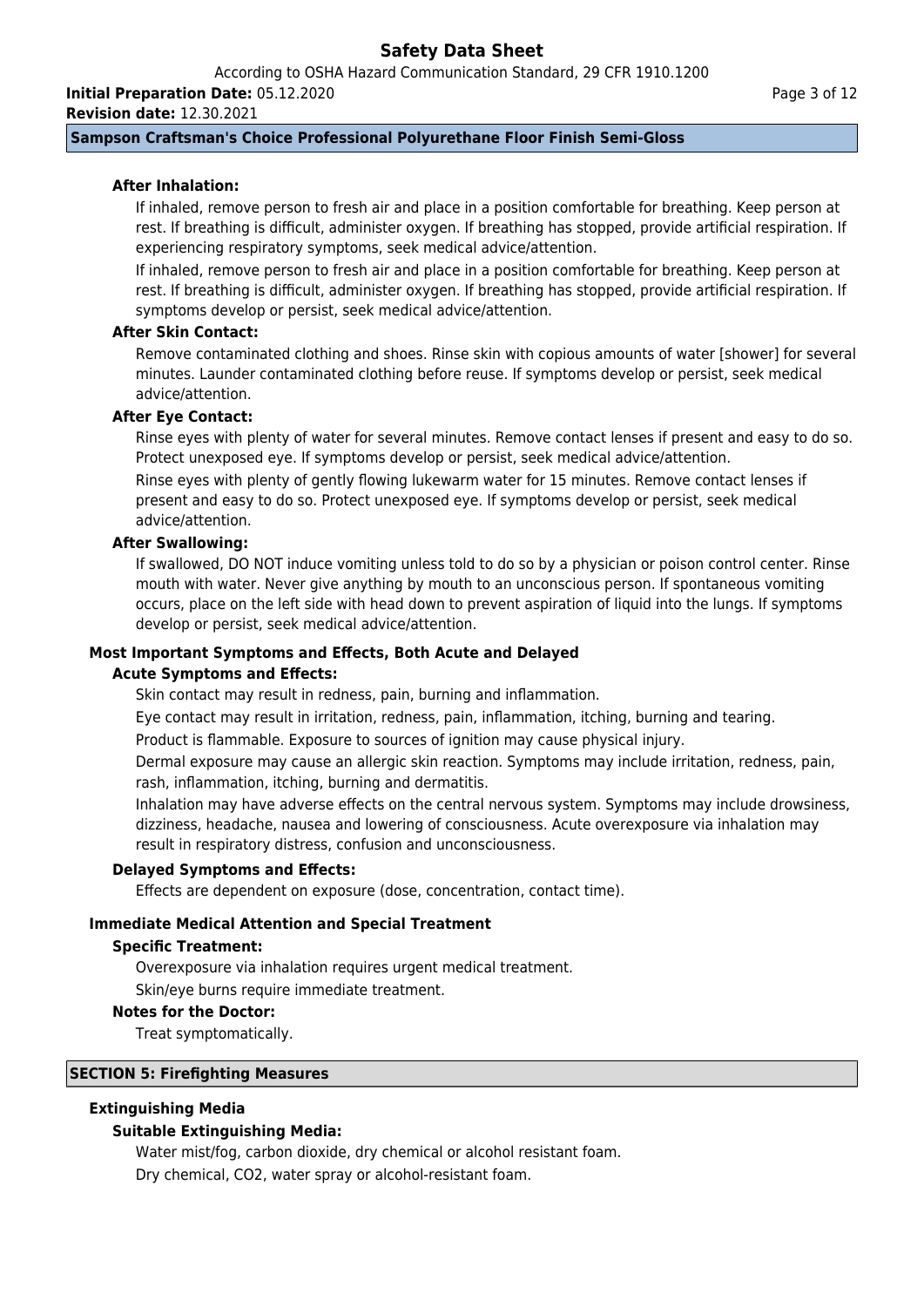According to OSHA Hazard Communication Standard, 29 CFR 1910.1200 **Initial Preparation Date:** 05.12.2020

**Revision date:** 12.30.2021

## **Sampson Craftsman's Choice Professional Polyurethane Floor Finish Semi-Gloss**

## **Unsuitable Extinguishing Media:**

Do not use water jet.

## **Specific Hazards During Fire-Fighting:**

Thermal decomposition may produce irritating/toxic fumes/gases.

Flammable liquid. Will be easily ignitable by heat, sparks or flames. Vapors may form explosive mixtures with air. Vapors may travel to source of ignition and flash back. Most vapors are heavier than air. They will spread along ground and collect in low or confined areas (sewers, basements, tanks). Vapor explosion hazard indoors, outdoors or in sewers. Runoff to sewer may create fire or explosion hazard. Containers may explode when heated. Inhalation or contact with material may irritate or burn skin and eyes. Fire may produce irritating, corrosive and/or toxic gases. Vapors may cause dizziness or suffocation.

## **Special Protective Equipment for Firefighters:**

Fire-fighters should wear appropriate protective equipment and self-contained breathing apparatus (SCBA) with a full-face piece operated in positive pressure mode.

## **Special precautions:**

Avoid contact with skin, eyes, hair and clothing. Do not breathe fumes/gas/mists/aerosols/vapors/dusts. Move containers from fire area if safe to do so. Use water spray/fog for cooling fire exposed containers. Avoid unnecessary run-off of extinguishing media which may cause pollution.

Evacuate non-essential personnel. Ventilate closed spaces before entering. Consider initial evacuation for 300 meters in all directions. If tank/rail car is involved in the fire, ISOLATE for 800 meters in all directions. Fight fire from a maximum distance. Move containers from fire area if you can do it without risk. Use water spray/fog for cooling fire exposed containers. Withdraw immediately in case of rising sound from venting safety devices or discoloration of tank. Always stay away from tanks engulfed in fire. For massive fire, use unmanned hose holders or monitor nozzles. If this is impossible, withdraw from area and let fire burn. Stand by, at a safe distance, with extinguisher ready for possible re-ignition. A vapor-suppressing foam may be used to reduce vapors. Avoid unnecessary run-off of extinguishing media which may cause pollution. Do not handle damaged containers unless specialized to do so.

## **SECTION 6: Accidental Release Measures**

## **Personal Precautions, Protective Equipment, and Emergency Procedures:**

Evacuate unnecessary personnel. Ventilate area. Extinguish any sources of ignition. All equipment used when handling the product must be grounded. Wear recommended personal protective equipment (see Section 8). Avoid contact with skin, eyes and clothing. Avoid breathing mist, vapor, dust, fume and spray. Do not walk through spilled material. Wash thoroughly after handling.

Evacuate unnecessary personnel. Ventilate area. Extinguish any sources of ignition. Wear recommended personal protective equipment (see Section 8). Avoid contact with skin, eyes and clothing. Avoid breathing mist, vapor, dust, fume and spray. Do not walk through spilled material. Wash thoroughly after handling.

### **Environmental Precautions:**

Prevent further leakage or spillage if safe to do so. Prevent from reaching drains, sewers and waterways. Discharge into the environment must be avoided.

## **Methods and Material for Containment and Cleaning Up:**

Do not touch damaged containers or spilled material unless wearing appropriate personal protective clothing. Stop leak if you can do it without risk. A vapor-suppressing foam may be used to reduce vapors. Absorb or cover with dry earth, sand or other non-combustible material and transfer to containers for future disposal. Dispose of in accordance with all applicable regulations (see Section 13).

Do not touch damaged containers or spilled material unless wearing appropriate personal protective clothing. Stop leak if you can do it without risk. Contain and collect spillage and place in suitable container for future disposal. Dispose of in accordance with all applicable regulations (see Section 13).

## **Reference to Other Sections:**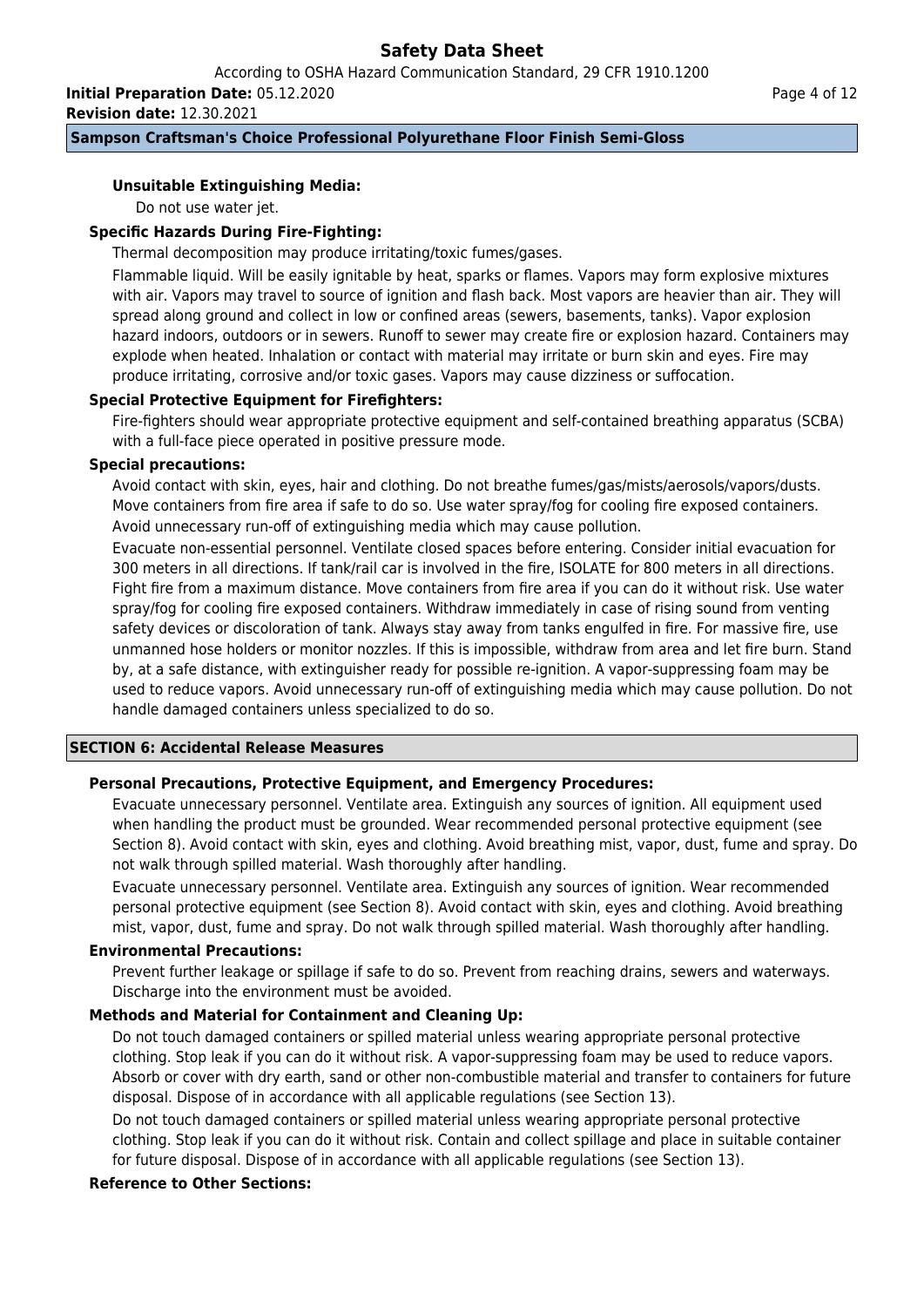According to OSHA Hazard Communication Standard, 29 CFR 1910.1200

**Initial Preparation Date:** 05.12.2020

**Revision date:** 12.30.2021

### **Sampson Craftsman's Choice Professional Polyurethane Floor Finish Semi-Gloss**

For personal protective equipment see Section 8. For disposal see Section 13.

### **SECTION 7: Handling and Storage**

## **Precautions for Safe Handling:**

Use appropriate personal protective equipment (see Section 8). Use only with adequate ventilation. Avoid breathing mist/vapor/spray/dust. Do not eat, drink, smoke, or use personal products when handling chemical substances. Avoid contact with skin, eyes and clothing. Wash affected areas thoroughly after handling. Keep away from incompatible materials (See Section 10). Keep containers tightly closed when not in use.

Keep away from heat, hot surfaces, sparks, open flames and other ignition sources. No smoking. Use explosion-proof electrical, ventilating and lighting equipment. Take action to prevent static discharges. Handle containers with caution. Use appropriate personal protective equipment (see Section 8). Use only with adequate ventilation. Avoid breathing mist/vapor/spray/dust. Do not eat, drink, smoke, or use personal products when handling chemical substances. Avoid contact with skin, eyes and clothing. Wash affected areas thoroughly after handling. Keep away from incompatible materials (See Section 10). Keep containers tightly closed when not in use.

## **Conditions for Safe Storage, Including Any Incompatibilities:**

Store in cool, dry, well-ventilated location out of direct sunlight. Keep away from food and beverages. Protect from freezing and physical damage. Store away from heat, open flames and other sources of ignition. Keep container tightly sealed. Store away from incompatible materials (See Section 10).

## **SECTION 8: Exposure Controls/Personal Protection**

Only those substances with limit values have been included below.

## **Occupational Exposure Limit Values:**

| Country (Legal Basis)      | <b>Substance</b>                            | <b>Identifier</b> | <b>Permissible concentration</b>                                                                        |
|----------------------------|---------------------------------------------|-------------------|---------------------------------------------------------------------------------------------------------|
| lweel                      | Methyl ethyl ketoxime                       | $96-29-7$         | 8-Hour TWA: 36 mg/m <sup>3</sup> (10 ppm)                                                               |
| Iniosh                     | Distillates (petroleum), hydrotreated light | 64742-47-8        | REL-TWA: 350 mg/m <sup>3</sup> (up tp 10 hr<br>[petroleum distillates, naphtha])                        |
|                            | Distillates (petroleum), hydrotreated light | 64742-47-8        | Ceiling Limit: 1800 mg/m <sup>3</sup> ([15<br>min] petroleum distillates,<br>naphtha)                   |
|                            | Distillates (petroleum), hydrotreated light | 64742-47-8        | REL-TWA: 100 mg/m <sup>3</sup> (up to 10 hr<br>l[kerosene])                                             |
| IOSHA                      | Distillates (petroleum), hydrotreated light | 64742-47-8        | 8-Hour TWA-PEL: 2000 mg/m <sup>3</sup> (500)<br>ppm [aliphatic hydrocarbons])                           |
| United States (California) | Distillates (petroleum), hydrotreated light | 64742-47-8        | 8-Hour TWA-PEL: 1600 mg/m <sup>3</sup> (400<br>ppm [aliphatic hydrocarbons])                            |
| lacgih                     | Distillates (petroleum), hydrotreated light | 64742-47-8        | TLV-TWA: 200 mg/m <sup>3</sup> (Kerosene<br>and jet-fuels [non-aerosol], as<br>total hydrocarbon vapor) |

## **Biological Limit Values:**

No biological exposure limits noted for the ingredient(s).

## **Information on Monitoring Procedures:**

Not determined or not applicable.

## **Appropriate Engineering Controls:**

Emergency eye wash stations and safety showers should be available in the immediate vicinity of use or handling. Provide adequate ventilation to maintain the airborne concentrations of vapor, mists, and/or dusts below the applicable workplace exposure limits, while observing recognized national standards (or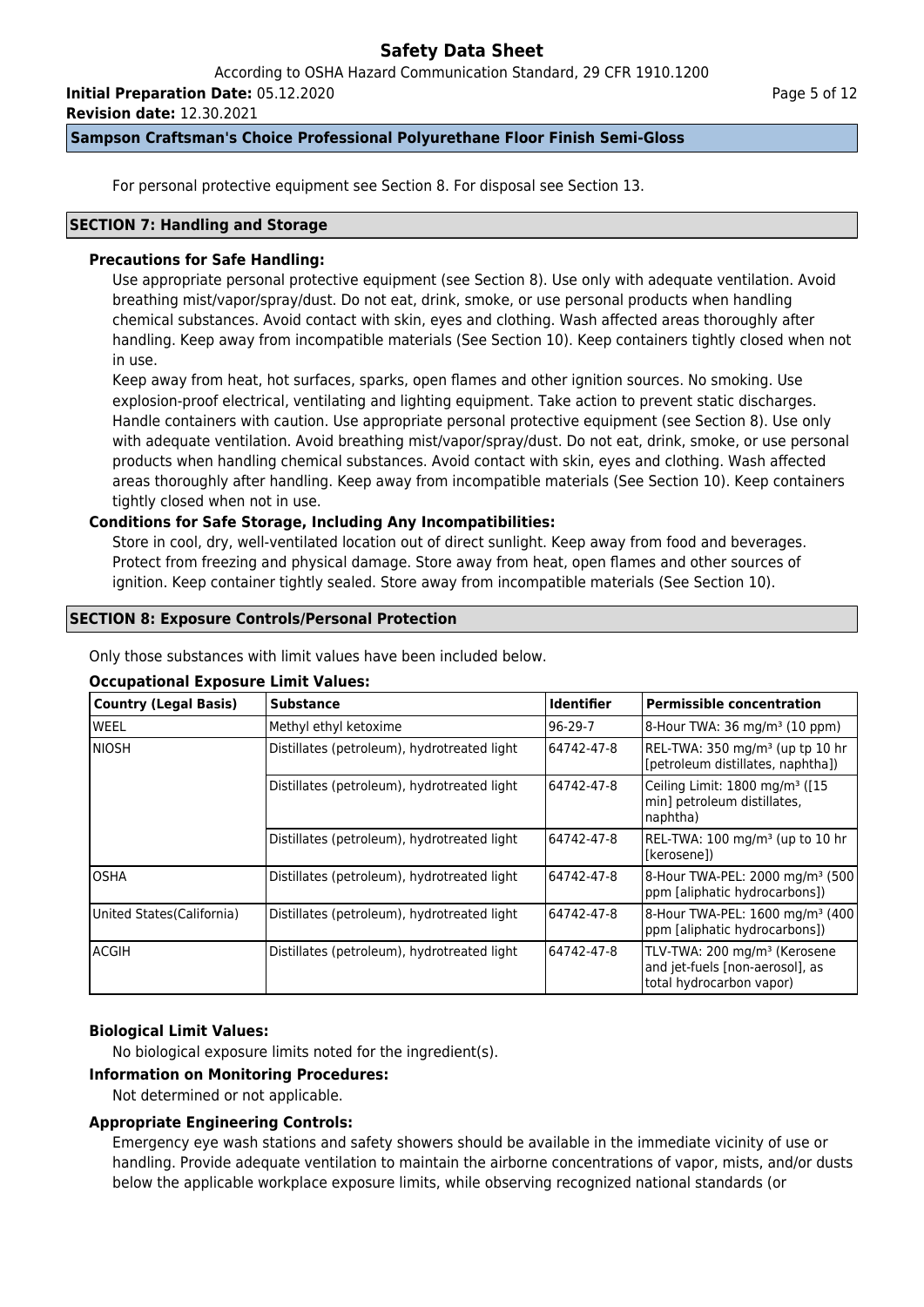According to OSHA Hazard Communication Standard, 29 CFR 1910.1200

**Initial Preparation Date:** 05.12.2020

**Revision date:** 12.30.2021

### **Sampson Craftsman's Choice Professional Polyurethane Floor Finish Semi-Gloss**

equivalent).

### **Personal Protection Equipment**

### **Eye and Face Protection:**

Safety glasses or goggles. Use eye protection equipment that has been tested and approved by recognized national standards (or equivalent).

### **Skin and Body Protection:**

Chemical resistant, impervious gloves approved by the appropriate standards. Gloves must be inspected prior to use. Avoid skin contact with used gloves. Appropriate techniques should be used to remove used gloves and contaminated clothing. Personal protective equipment for the body should be selected based on the task being performed and the risks involved and should be approved by a specialist before handling this product. Ensure that all personal protective equipment is approved by recognized national standards (or equivalent).

## **Respiratory Protection:**

If engineering controls do not maintain airborne concentrations below the applicable workplace exposure limits, or to an acceptable level (if exposure limits have not been established), a respirator approved by recognized national standards (or equivalent) must be worn.

### **General Hygienic Measures:**

When handling chemical products, do not eat, drink or smoke. Wash hands after handling, before breaks, and at the end of the workday. Avoid contact with skin, eyes and clothing. Wash contaminated clothing before reuse. Perform routine housekeeping.

### **SECTION 9: Physical and Chemical Properties**

### **Information on Basic Physical and Chemical Properties**

| <b>Appearance</b>                         | Amber liquid        |
|-------------------------------------------|---------------------|
| Odor                                      | Mild                |
| <b>Odor threshold</b>                     | N/A                 |
| pH                                        | N/A                 |
| <b>Melting point/freezing point</b>       | N/A                 |
| Initial boiling point/range               | 155°C               |
| Flash point (closed cup)                  | $> 38^{\circ}$ C    |
| <b>Evaporation rate</b>                   | N/A                 |
| <b>Flammability (solid, gas)</b>          | N/A                 |
| <b>Upper flammability/explosive limit</b> | N/A                 |
| Lower flammability/explosive limit        | $0.75 - 1.2%$       |
| <b>Vapor pressure</b>                     | N/A                 |
| <b>Vapor density</b>                      | Heavier than air    |
| <b>Density</b>                            | $0.87 + -0.02$ g/cc |
| <b>Relative density</b>                   | $0.87 + - 0.02$     |
| <b>Solubilities</b>                       | N/A                 |
| Partition coefficient (n-octanol/water)   | N/A                 |
| <b>Auto/Self-ignition temperature</b>     | N/A                 |
| <b>Decomposition temperature</b>          | N/A                 |
| <b>Dynamic viscosity</b>                  | N/A                 |
| <b>Kinematic viscosity</b>                | N/A                 |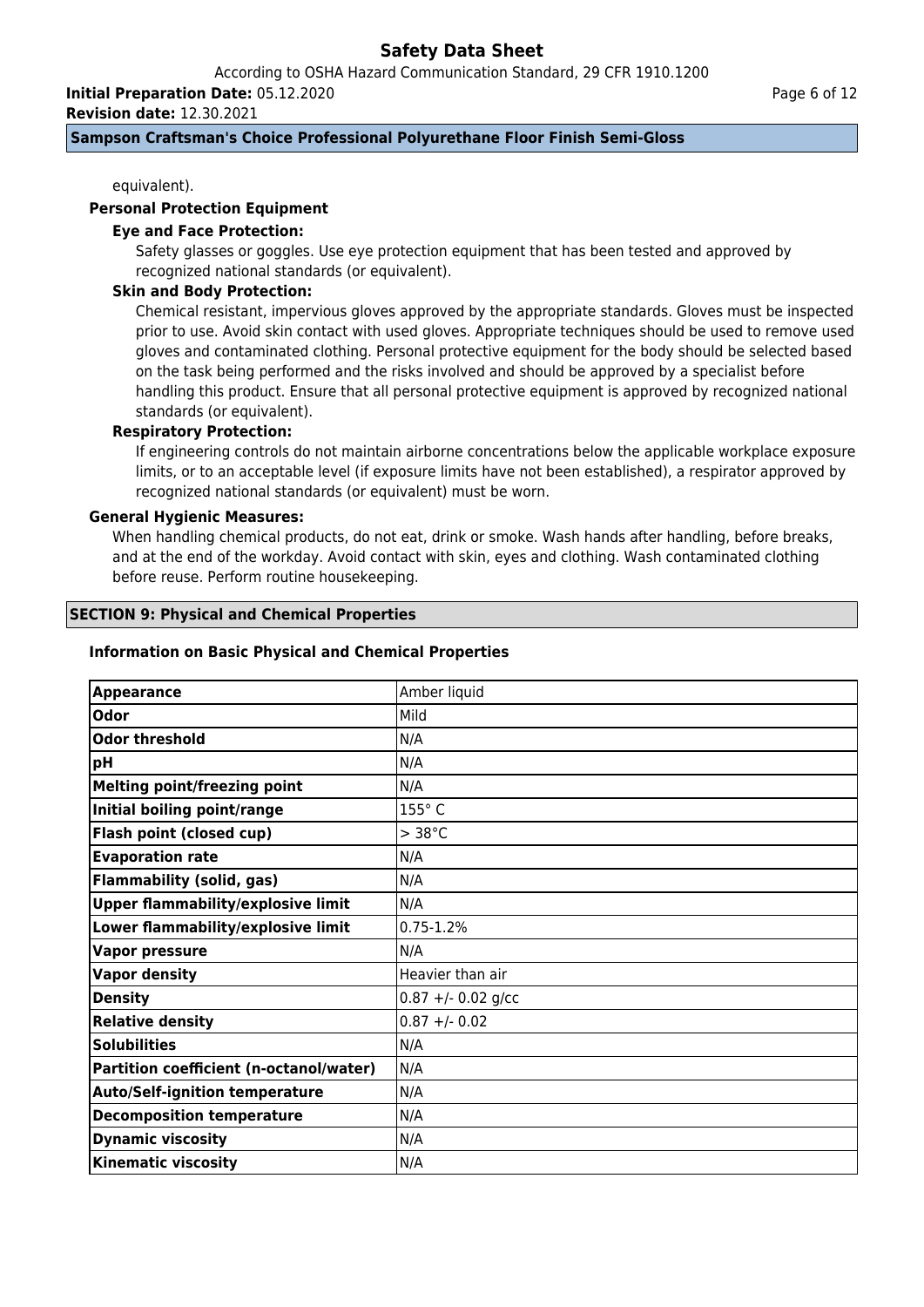According to OSHA Hazard Communication Standard, 29 CFR 1910.1200

**Initial Preparation Date:** 05.12.2020

**Revision date:** 12.30.2021

### **Sampson Craftsman's Choice Professional Polyurethane Floor Finish Semi-Gloss**

| <b>Explosive properties</b> |  |
|-----------------------------|--|
| Oxidizing properties        |  |

### **SECTION 10: Stability and Reactivity**

### **Reactivity:**

Not reactive under recommended handling and storage conditions.

#### **Chemical Stability:**

Stable under recommended handling and storage conditions.

### **Possibility of Hazardous Reactions:**

Hazardous reactions are not anticipated under recommended conditions of handling and storage.

#### **Conditions to Avoid:**

Extreme heat, open flames, hot surfaces, sparks, ignition sources and incompatible materials. Extreme heat, open flames, hot surfaces, sparks, ignition sources, static electricity and incompatible materials. Vapor accumulation in low or confined areas.

#### **Incompatible Materials:**

None known.

## **Hazardous Decomposition Products:**

Under normal conditions of storage and use, hazardous decomposition products should not be produced.

#### **SECTION 11: Toxicological Information**

#### **Acute Toxicity**

**Assessment:** Based on available data, the classification criteria are not met.

### **Product Data:** No data available.

## **Substance Data:**

| <b>Name</b>                                    | <b>Route</b>    | Result                                                   |
|------------------------------------------------|-----------------|----------------------------------------------------------|
| Distillates (petroleum),<br>hydrotreated light | loral           | LD50 Rat: >5000 mg/kg                                    |
|                                                | ldermal         | LD50 Rabbit: >2000 mg/kg                                 |
|                                                | inhalation      | LC50 Rat: >5.28 mg/L (4 hr [vapor])                      |
| Methyl ethyl ketoxime                          | loral           | LD50 Rat: 2326 mg/kg                                     |
|                                                | ldermal         | LD50 Rabbit: $> 1000$ mg/kg                              |
|                                                | Dermal ATE      | LD50 Rabbit: 1100 mg/kg                                  |
|                                                | <b>Oral ATE</b> | LD50 Rat: 100 mg/kg                                      |
|                                                | inhalation      | $ L C50 \text{ Rat:} > 4.83 \text{ mg/L}$ (4 hr (vapor)) |

# **Skin Corrosion/Irritation**

## **Assessment:**

Causes skin irritation.

## **Product Data:**

No data available.

### **Substance Data:**

| $\sqrt{\mathsf{Name}}$ | Result                   |
|------------------------|--------------------------|
| Methyl ethyl ketoxime  | ICauses skin irritation. |

### **Serious Eye Damage/Irritation**

**Assessment:**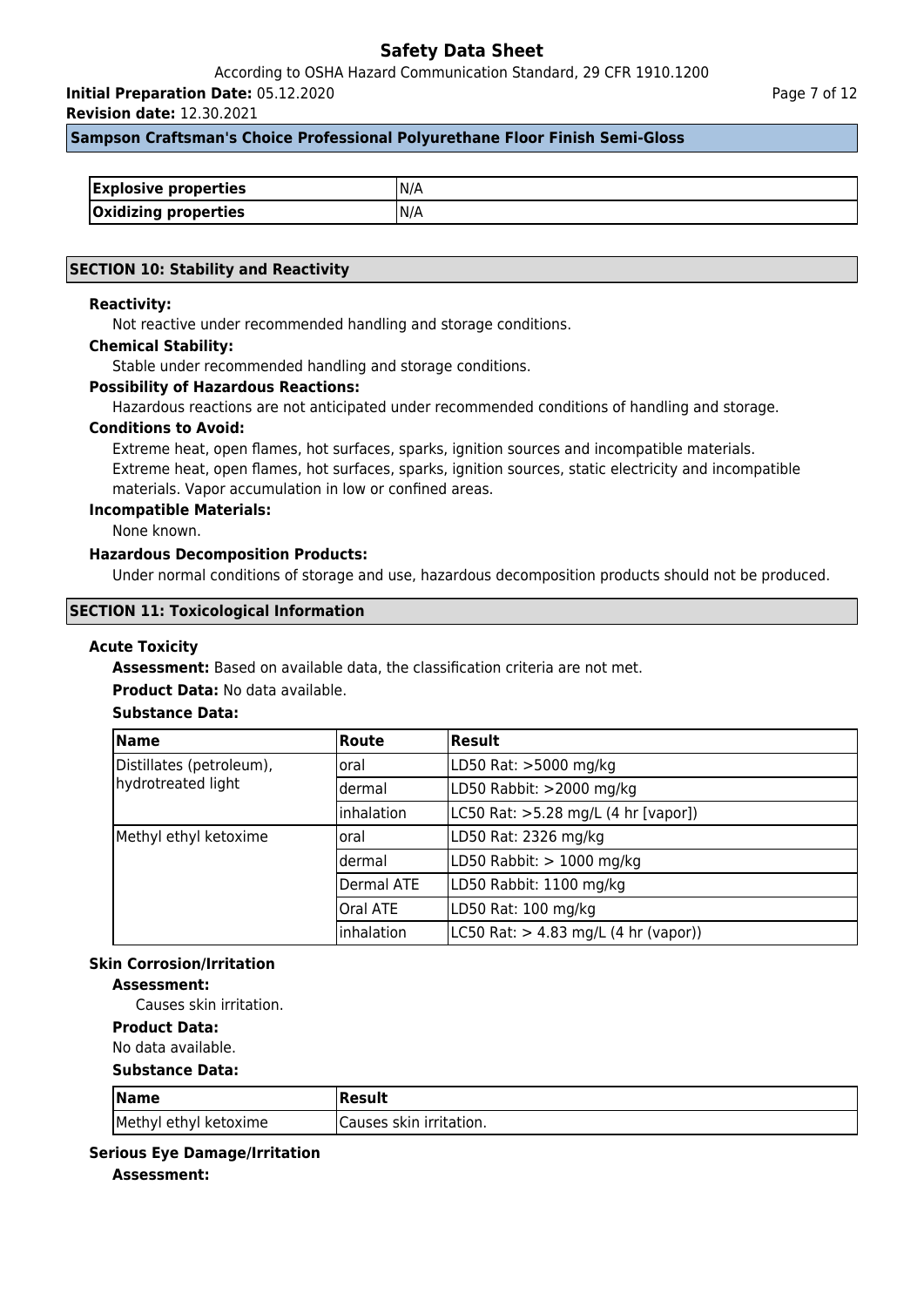According to OSHA Hazard Communication Standard, 29 CFR 1910.1200

**Initial Preparation Date:** 05.12.2020

**Revision date:** 12.30.2021

## **Sampson Craftsman's Choice Professional Polyurethane Floor Finish Semi-Gloss**

Causes serious eye irritation.

### **Product Data:**

No data available.

### **Substance Data:**

| <b>Name</b>           | Result                      |
|-----------------------|-----------------------------|
| Methyl ethyl ketoxime | (Causes serious eye damage. |

### **Respiratory or Skin Sensitization**

### **Assessment:**

May cause an allergic skin reaction.

## **Product Data:**

No data available.

### **Substance Data:**

| <b>Name</b>           | Result                                |
|-----------------------|---------------------------------------|
| Methyl ethyl ketoxime | IMay cause an allergic skin reaction. |

### **Carcinogenicity**

**Assessment:** Based on available data, the classification criteria are not met.

#### **Product Data:** No data available.

### **Substance Data:**

| <b>Name</b>           | <b>Species</b> | <b>Result</b>      |
|-----------------------|----------------|--------------------|
| Methyl ethyl ketoxime |                | IMay cause cancer. |

## **International Agency for Research on Cancer (IARC):**

| <b>Name</b>                                    | <b>Classification</b> |
|------------------------------------------------|-----------------------|
| Distillates (petroleum),<br>hydrotreated light | Not Applicable        |
| Methyl ethyl ketoxime                          | Not Applicable        |

## **National Toxicology Program (NTP):**

| <b>Name</b>                                    | <b>Classification</b> |
|------------------------------------------------|-----------------------|
| Distillates (petroleum),<br>hydrotreated light | Not Applicable        |
| Methyl ethyl ketoxime                          | Not Applicable        |

### **OSHA Carcinogens:** Not applicable

### **Germ Cell Mutagenicity**

**Assessment:** Based on available data, the classification criteria are not met.

### **Product Data:**

No data available.

**Substance Data:** No data available.

## **Reproductive Toxicity**

**Assessment:** Based on available data, the classification criteria are not met.

### **Product Data:**

No data available.

**Substance Data:** No data available.

## **Specific Target Organ Toxicity (Single Exposure)**

## **Assessment:**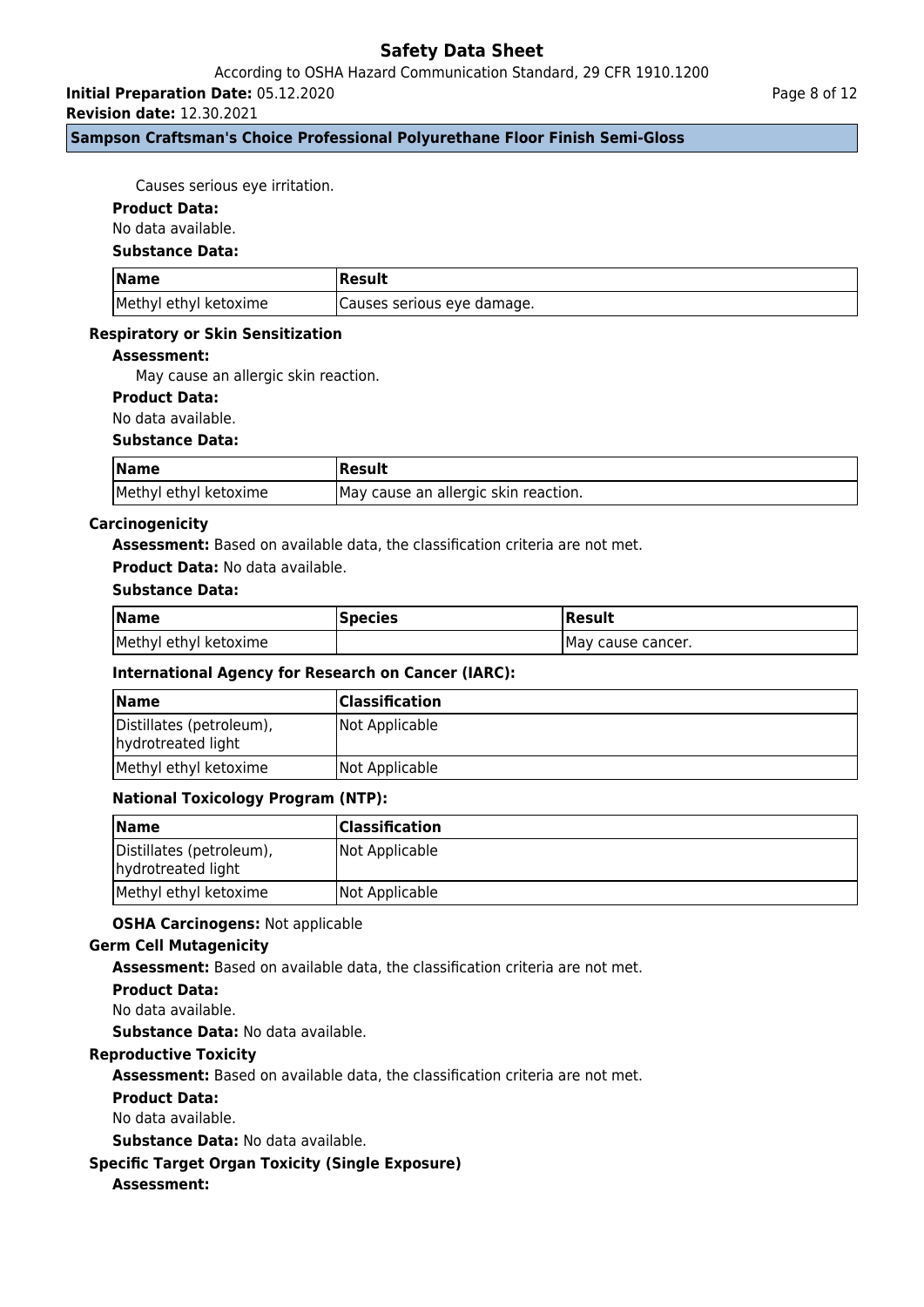According to OSHA Hazard Communication Standard, 29 CFR 1910.1200

**Initial Preparation Date:** 05.12.2020

**Revision date:** 12.30.2021

**Sampson Craftsman's Choice Professional Polyurethane Floor Finish Semi-Gloss**

Page 9 of 12

May cause drowsiness or dizziness.

### **Product Data:**

No data available.

### **Substance Data:**

| <b>Name</b>           | <b> Result</b>                          |
|-----------------------|-----------------------------------------|
| Methyl ethyl ketoxime | May cause drowsiness or dizziness.      |
|                       | Causes damage to the respiratory tract. |

### **Specific Target Organ Toxicity (Repeated Exposure)**

**Assessment:** Based on available data, the classification criteria are not met.

**Product Data:**

No data available.

### **Substance Data:**

| <b>Name</b>           | Result                                                                           |
|-----------------------|----------------------------------------------------------------------------------|
| Methyl ethyl ketoxime | May cause damage to the blood system through prolonged or repeated<br>Texposure. |

### **Aspiration toxicity**

**Assessment:** Based on available data, the classification criteria are not met.

## **Product Data:**

No data available.

### **Substance Data:**

| <b>Name</b>                                    | <b> Result</b>                                |
|------------------------------------------------|-----------------------------------------------|
| Distillates (petroleum),<br>hydrotreated light | May be fatal if swallowed and enters airways. |

## **Information on Likely Routes of Exposure:**

### No data available.

# **Symptoms Related to the Physical, Chemical, and Toxicological Characteristics:** No data available.

**Other Information:**

No data available.

### **SECTION 12: Ecological Information**

## **Acute (Short-Term) Toxicity**

**Assessment:** Based on available data, the classification criteria are not met. **Product Data:** No data available.

### **Substance Data:**

| <b>Name</b>                                    | <b>Result</b>                                                         |  |  |
|------------------------------------------------|-----------------------------------------------------------------------|--|--|
| Distillates (petroleum),<br>hydrotreated light | Fish LC50 Lepomis macrochirus: 2.2 mg/L (96 hr)                       |  |  |
|                                                | Aquatic Invertebrates EC50 Daphnia magna: 1.4 mg/L (48 hr)            |  |  |
|                                                | Aquatic Plants EC50 Pseudokirchneriella subcapitata: 6.7 mg/L (72 hr) |  |  |
| Methyl ethyl ketoxime                          | Fish LC50 Oryzias latipes: > 100 mg/L (96 hr)                         |  |  |
|                                                | Aquatic Invertebrates EC50 Daphnia magna: 201 mg/L (48 hr)            |  |  |
|                                                | Aquatic Plants EC50 Scenedesmus capricornutum: 6.09 mg/L (72 hr)      |  |  |

## **Chronic (Long-Term) Toxicity**

**Assessment:** Based on available data, the classification criteria are not met.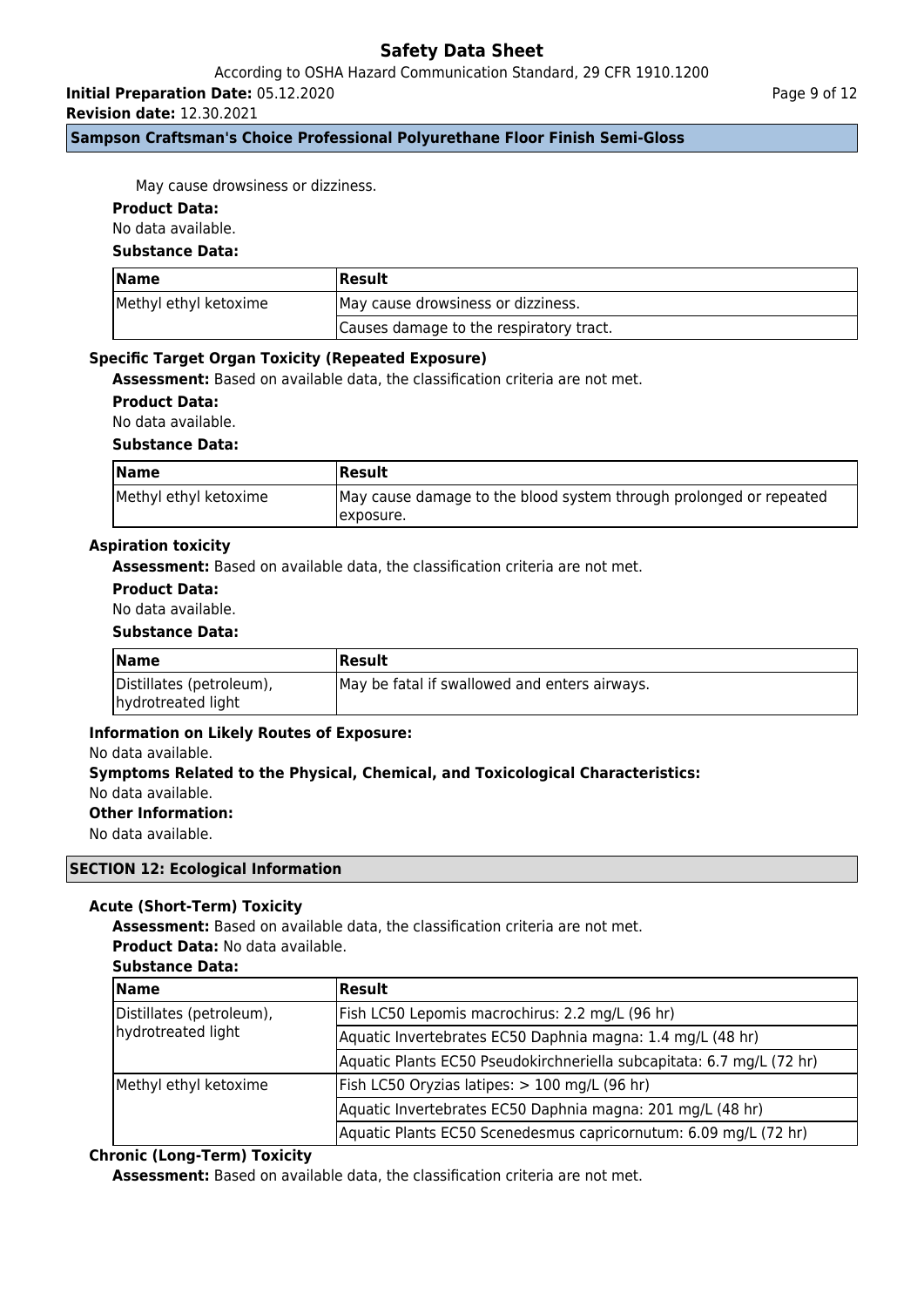According to OSHA Hazard Communication Standard, 29 CFR 1910.1200

**Initial Preparation Date:** 05.12.2020

**Revision date:** 12.30.2021

Page 10 of 12

## **Sampson Craftsman's Choice Professional Polyurethane Floor Finish Semi-Gloss**

## **Product Data:** No data available.

# **Substance Data:**

| <b>Name</b>                                    | Result                                                           |  |
|------------------------------------------------|------------------------------------------------------------------|--|
| Methyl ethyl ketoxime                          | Fish NOEC Oryzias latipes: 50 mg/L (14 d)                        |  |
|                                                | Aquatic Invertebrates NOEC Daphnia magna: >= 100 mg/L (21 d)     |  |
|                                                | Aquatic Plants NOEC Scenedesmus capricornutum: 1.02 mg/L (72 hr) |  |
| Distillates (petroleum),<br>hydrotreated light | Aquatic Invertebrates EC50 Daphnia magna: 0.81 mg/L (21 d)       |  |

### **Persistence and Degradability**

## **Product Data:** No data available.

### **Substance Data:**

| <b>Name</b>                                    | Result                                                           |
|------------------------------------------------|------------------------------------------------------------------|
| Methyl ethyl ketoxime                          | Inherently biodegradable (70% degradation after 18 days).        |
| Distillates (petroleum),<br>hydrotreated light | Substance is considered to be inherently biodegradable in water. |

# **Bioaccumulative Potential**

## **Product Data:** No data available.

### **Substance Data:**

| Name                                           | <b>Result</b>                                                                                                                                                        |
|------------------------------------------------|----------------------------------------------------------------------------------------------------------------------------------------------------------------------|
| Methyl ethyl ketoxime                          | <b>IBCF: 5.8</b>                                                                                                                                                     |
| Distillates (petroleum),<br>hydrotreated light | This substance is a hydrocarbon UVCB. Standard tests for this endpoint are<br>intended for single substances and are not appropriate for this complex<br>Isubstance. |

## **Mobility in Soil**

## **Product Data:** No data available.

### **Substance Data:**

| <b>Name</b>                                    | <b>Result</b>                                                                                                                                                        |
|------------------------------------------------|----------------------------------------------------------------------------------------------------------------------------------------------------------------------|
| Distillates (petroleum),<br>hydrotreated light | This substance is a hydrocarbon UVCB. Standard tests for this endpoint are<br>intended for single substances and are not appropriate for this complex<br>Isubstance. |

## **Results of PBT and vPvB assessment**

## **Product Data:**

**PBT assessment:** This product does not contain any substances that are assessed to be a PBT. **vPvB assessment:** This product does not contain any substances that are assessed to be a vPvB.

# **Substance Data:**

### **PBT assessment:**

| Methyl ethyl ketoxime                          | The substance is not PBT.                                                                                                               |  |  |
|------------------------------------------------|-----------------------------------------------------------------------------------------------------------------------------------------|--|--|
| Distillates (petroleum),<br>hydrotreated light | This substance is a UVCB and does not contain constituents included in<br>the SVHC candidate list as PBT at concentrations above 0.1%.  |  |  |
| vPvB assessment:                               |                                                                                                                                         |  |  |
| Methyl ethyl ketoxime                          | The substance is not vPvB.                                                                                                              |  |  |
| Distillates (petroleum),<br>hydrotreated light | This substance is a UVCB and does not contain constituents included in<br>the SVHC candidate list as vPvB at concentrations above 0.1%. |  |  |

**Other Adverse Effects:** No data available.

### **SECTION 13: Disposal Considerations**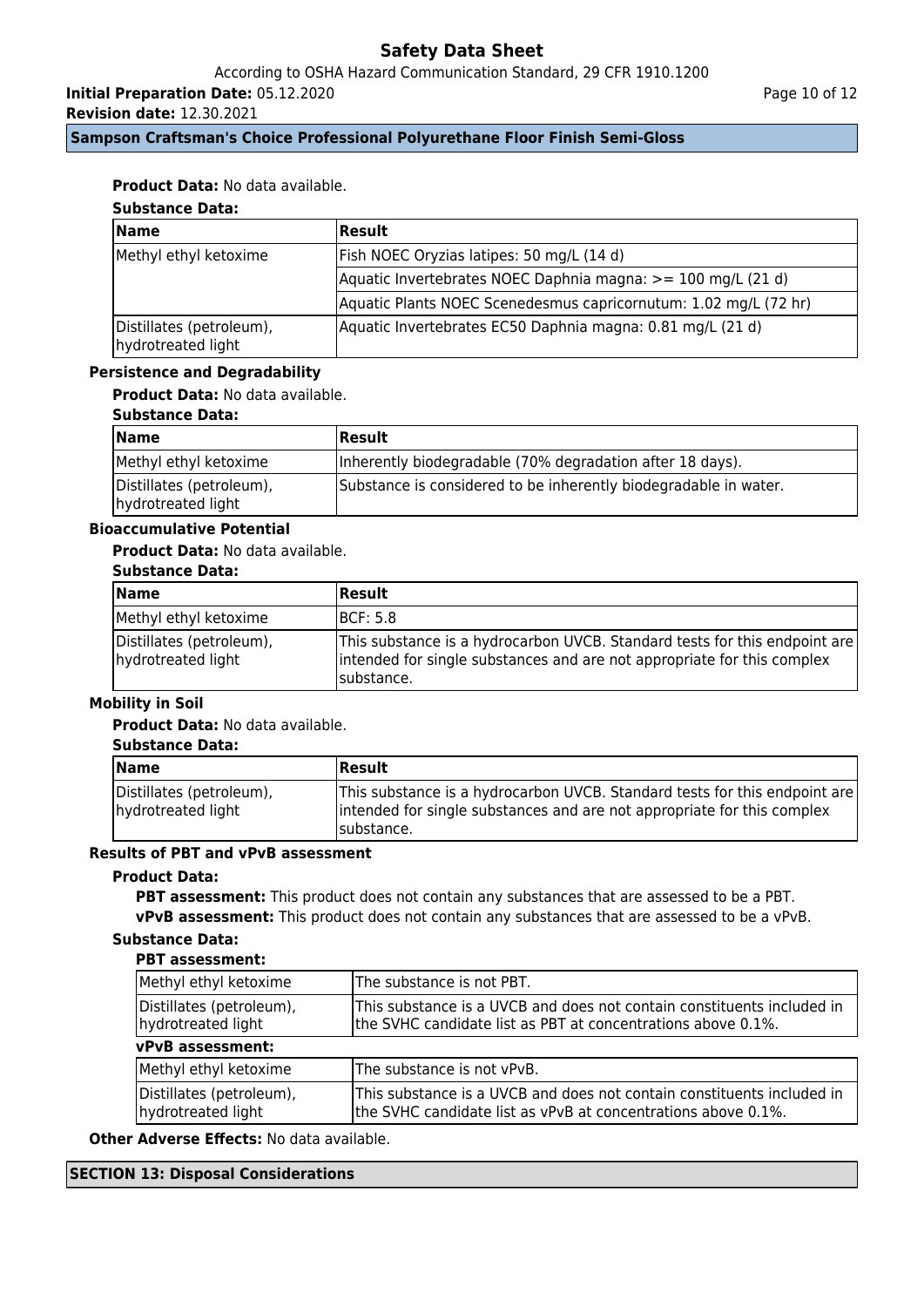According to OSHA Hazard Communication Standard, 29 CFR 1910.1200 **Initial Preparation Date:** 05.12.2020

**Revision date:** 12.30.2021

## **Sampson Craftsman's Choice Professional Polyurethane Floor Finish Semi-Gloss**

## **Disposal Methods:**

Do not dump into any sewers, on the ground or into any body of water. Store material for disposal as indicated in Section 7 Handling and Storage. Dispose of in accordance with local, state, and federal laws and regulations. Under RCRA, it is the responsibility of the user of the product to determine, at the time of disposal, whether the product meets RCRA criteria for hazardous waste.

## **Contaminated packages:**

Not determined or not applicable.

## **SECTION 14: Transport Information**

## **United States Transportation of Dangerous Goods (49 CFR DOT)**

| UN Number                           | UN 1263, Combustible, No red label required |  |
|-------------------------------------|---------------------------------------------|--|
| UN Proper Shipping Name             | Paint                                       |  |
| UN Transport Hazard Class(es)       | 3                                           |  |
| <b>Packing Group</b>                | ШI                                          |  |
| <b>Environmental Hazards</b>        | l None                                      |  |
| <b>Special Precautions for User</b> | None                                        |  |

## **International Maritime Dangerous Goods (IMDG)**

| UN Number                           | IUN1263 |
|-------------------------------------|---------|
| UN Proper Shipping Name             | Paint   |
| UN Transport Hazard Class(es)       |         |
|                                     |         |
| <b>Packing Group</b>                | Шı      |
| <b>Environmental Hazards</b>        | l None  |
| <b>Special Precautions for User</b> | l None  |

## **International Air Transport Association Dangerous Goods Regulations (IATA-DGR)**

| UN Number                           | UN1263 |
|-------------------------------------|--------|
| UN Proper Shipping Name             | Paint  |
| UN Transport Hazard Class(es)       |        |
| <b>Packing Group</b>                | Ш      |
| <b>Environmental Hazards</b>        | None   |
| <b>Special Precautions for User</b> | None   |

## **SECTION 15: Regulatory Information**

# **United States Regulations**

**Inventory Listing (TSCA):** All ingredients are listed-active or exempt.

**Significant New Use Rule (TSCA Section 5):** None of the ingredients are listed.

**Export Notification under TSCA Section 12(b):** None of the ingredients are listed.